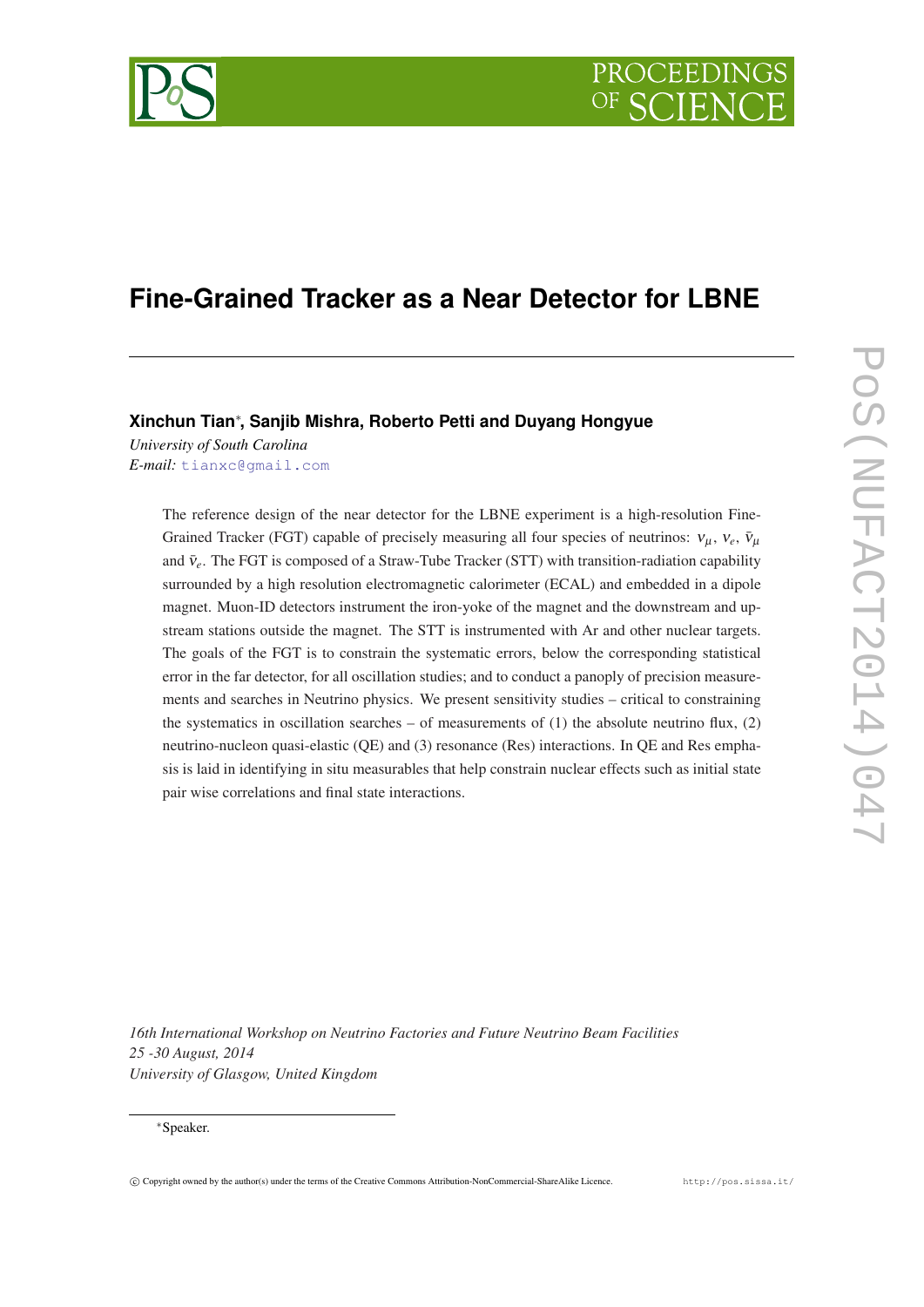

ence design - Fine-Grained Tracker. **Ence the fine-grained tracker** (Fine-Grained Tracker) and the upstr Figure 1: The LBNE near neutrino detector refer-



Figure 2: High-pressure argon gas targets, as well as water and other nuclear targets, are embedded in the upstream part of the tracking volume.

# 1. LBNE/F Near Detector

**Table 4–1:** A comparison of the performance for the reference configuration (LArTPCT) and The reference design of the near detector for the LBNE experiment shown in Fig. 1 is a highresolution Fine-Grained Tracker (FGT) capable of precisely measuring all four species of neutrinos:  $v_{\mu}$ ,  $v_e$ ,  $\bar{v}_{\mu}$  and  $\bar{v}_e$ . The FGT is composed of a 3 × 3 × 7.04 m<sup>3</sup> Straw-Tube Tracker (STT) with transition radiation canability surrounded by a transition-radiation capability surrounded by a high resolution electromagnetic calorimeter (ECAL) and embedded in a 0.4-T dipole magnet. Muon-ID detectors instrument the iron-yoke of the magnet and the downstream and upstream stations outside the magnet. The STT is instrumented with Ar **E**<sup>1</sup> Resolution x<sup>1</sup> *and other nuclear targets as shown in Fig. 2 leading to an accurate modeling of neutrino-nucleus interactions* Table 1 summarizes the perform NC*π* interactions. Table [1](#page-2-0) summarizes the performance for the fine-grained tracker's configuration, and Table [2](#page-2-0) lists its parameters. The goals of the FGT is to constrain the systematic errors, below the corresponding statistical error in the far detector, for all oscillation studies; and to conduct a panoply of precision measurements and searches in Neutrino physics.

> systematics in oscillation searches – of measurements of (1) the absolute neutrino flux, (2) neutrino-In the following sections, We will present sensitivity studies – critical to constraining the nucleon quasi-elastic (QE) and (3) resonance (Res) interactions using a parametrized fast Monte Carlo simulation. In QE and Res emphasis is laid in identifying in situ measurables that help constrain nuclear effects such as initial state pair wise correlations and final state interactions.

## 2. Fast Monte Carlo

A Fast Monte Carlo simulation has been developed which combines the Geant4 LBNE beamline flux predictions, the GENIE [\[2\]](#page-7-0) event interaction generator, and a parameterized detector response that is used to simulate the measured (reconstructed) energy and momentum of each final-state particle. The magnetic field is simulated using the classical  $4<sup>th</sup>$  order Runge-Kutta stepper which is the default method in Geant4 to compute the motion of a charged track in a general field. For charged particles, the momentum resolution is determined by  $\sigma_p/p = \frac{0.05}{\sqrt{L}} +$ 0.008*p*/ √ *L* 5 , where *p* is momentum and *L* is track length; the angular resolution is determined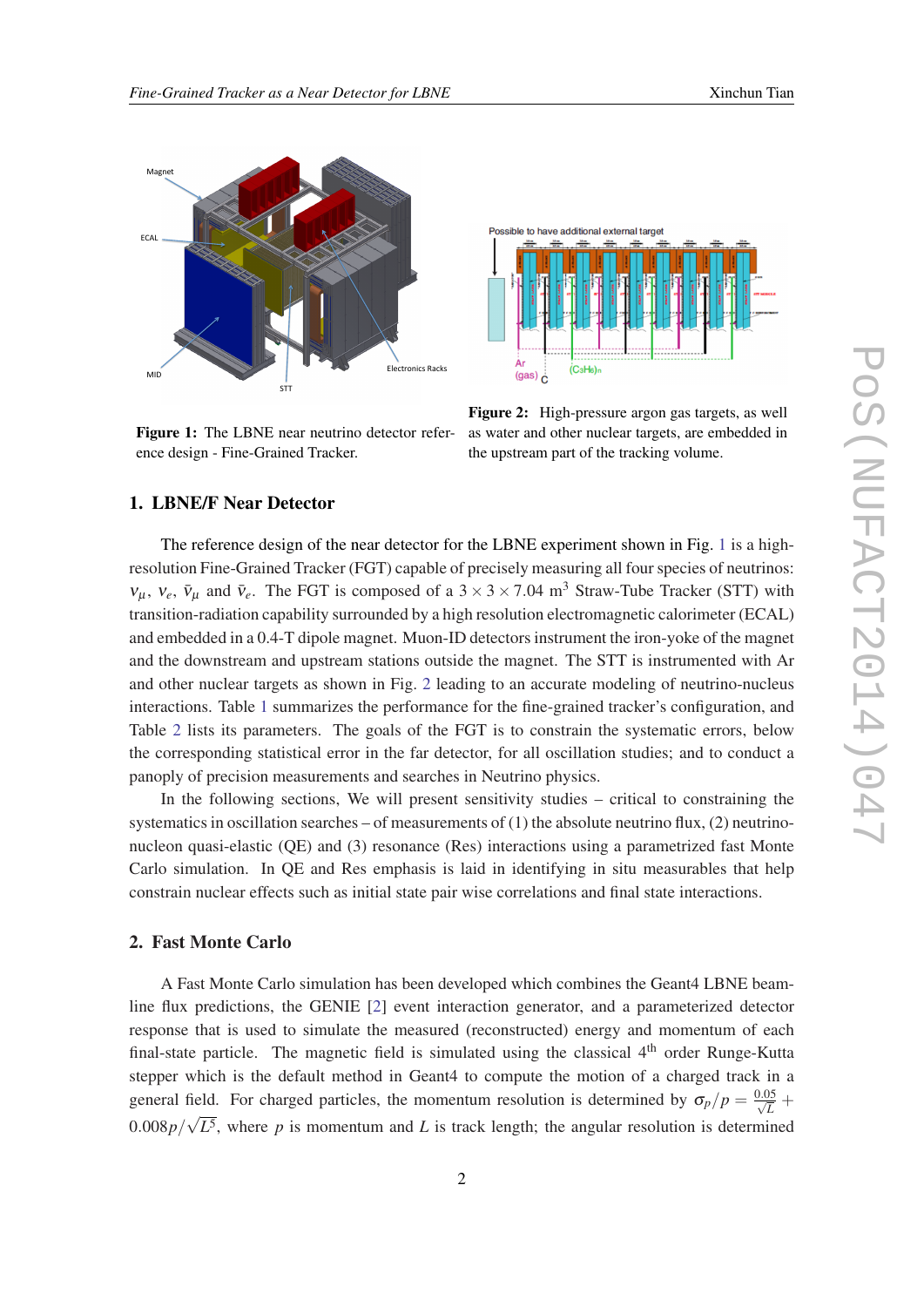<span id="page-2-0"></span>

| $0.1$ mm                             |
|--------------------------------------|
| 2 mrad                               |
| $6\%/\sqrt{E}$ ( $\sim$ 4% at 3 GeV) |
| 3.5%                                 |
| Yes                                  |
| Yes                                  |
| Yes                                  |
| Yes                                  |
| $0.1\%$                              |
| $0.2\%$                              |
| 0.01%                                |
|                                      |

Table 1: Summary of the performance for the Fine-Grained Tracker configuration.

| STT detector volume                 | $3 \times 3 \times 7.04$ m <sup>3</sup>                        |
|-------------------------------------|----------------------------------------------------------------|
| STT detector mass                   | 8 tons                                                         |
| Number of straws in STT             | 123,904                                                        |
| Inner magnetic volume               | $4.5 \times 4.5 \times 8.0$ m <sup>3</sup>                     |
| Targets                             | 1.27 cm thick argon ( $\sim$ 50 kg), water and others          |
| Transition radiation radiators      | 2.5 cm thick                                                   |
| ECAL $X_0$                          | 10 barrel, 10 backward, 18 forward                             |
| Number of scintillator bars in ECAL | 32,320                                                         |
| Dipole magnet                       | 2.4 MW power; 60 cm steel thickness                            |
| Magnetic field and uniformity       | 0.4 T; $\lt 2\%$ variation over inner volume                   |
| MuID configuration                  | 32 RPC planes interspersed between 20 cm thick layers of steel |
|                                     |                                                                |

Table 2: Parameters for the Fine-Grained Tracker.

by  $\theta_0 = \frac{13.6 \text{ MeV}}{B_{CD}}$  $\frac{1.6 \text{ MeV}}{1.6 \text{ GeV}} z \sqrt{\frac{x}{X_0}} [1 + 0.038 \ln(x/X_0)]$  where *p*, *βc*, and *z* are the momentum, velocity, and charge number of the incident particle, and  $x/X_0$  is the thickness of the scattering medium in radia-tion lengths [\[3\]](#page-7-0). The radiation length is  $X_0 = 600$  cm, and the electromagnetic and hadronic shower energy resolution are parametrized by  $\sigma_E/E = 1\% + 0.06/\sqrt{E}$  and  $\sigma_E/E = 1\% + 0.50/\sqrt{E}$ , respectively.

# 3. Absolute Neutrino Flux

The high-resolution Fine-Grained Tracker can accurately measuring the un-oscillated beam flux with a precision  $\leq 2\%$  for absolute normalization with neutrino-electron NC (CC) scattering.

#### 3.1 Low-Energy Absolute Flux: Neutrino-Electron NC Scattering

Neutrino neutral current (NC) interaction with the atomic electron in the target,  $ve^- \rightarrow ve^-,$ provides an elegant measure of the absolute flux. The total cross section for NC elastic scattering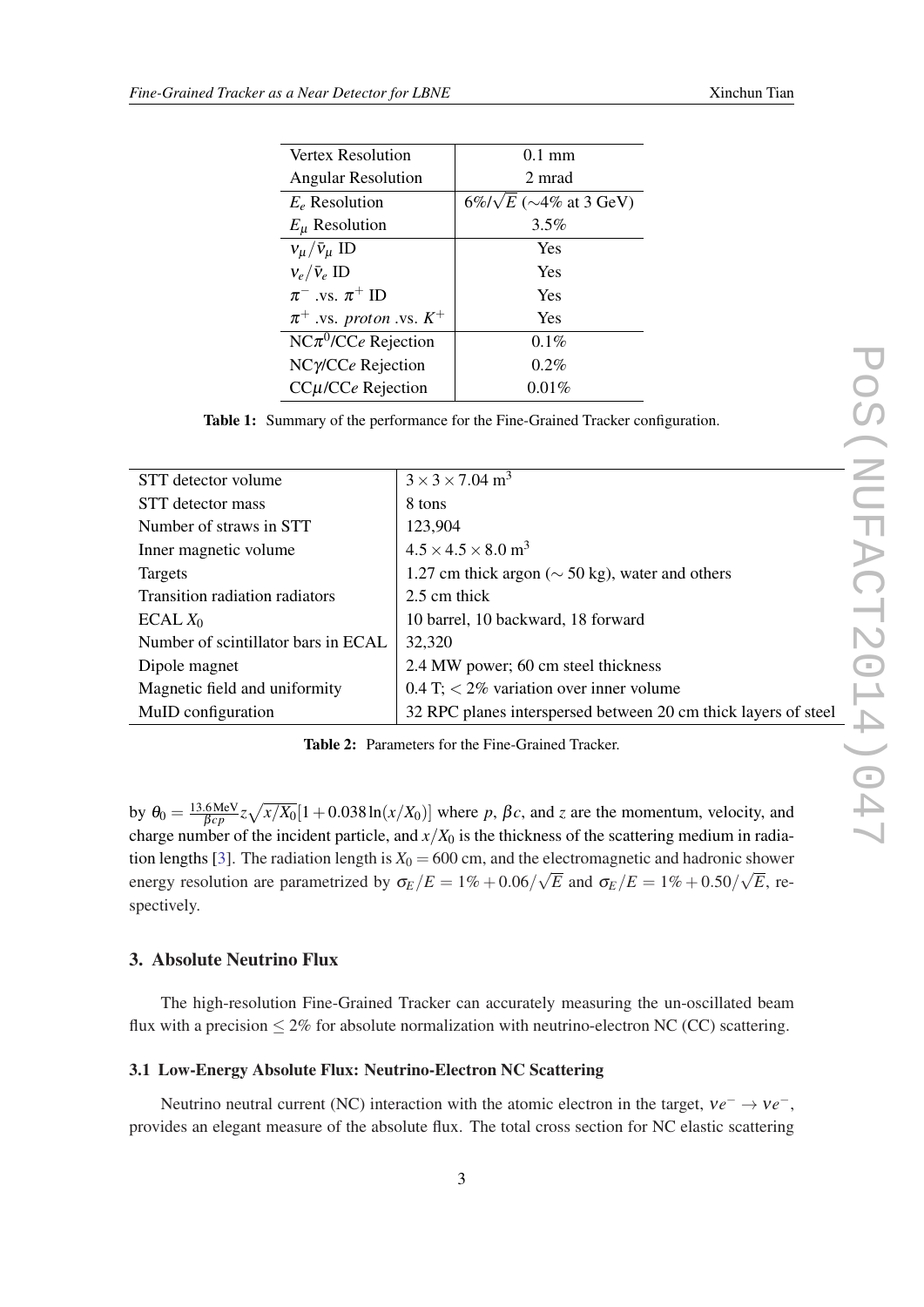off atom electrons is given in Ref. [\[4](#page-7-0)]: The cross section of neutrino-electron neutral current is very small,  $\sim 10^{-42} (E_v) / GeV$  cm<sup>2</sup>, which is  $\sim$ 2000 times smaller than that for neutrino-nucleon scattering. The cross section only depends on the precision of  $\sin^2 \theta_W$ , for LBNE, the precision is  $\leq$ 1%. Assuming 1.2 MW beam power, 5 tons of fiducial volume and 3 years running, the expected signal events are approximately 6,300.

The signature of neutrino-electron NC scattering is a single  $e^-$  collinear with the neutrino beam (≤40 mrad). The following selection criteria are applied to select the signal and reject the background events: 1) fiducial volume, 2) one negative charged track, no positive track(s), 3) electron momentum  $p_e > 0.5$  GeV, 4) electron track with minimum number of hits  $n_e^{\text{hits}} \ge 12$ , 5) electron transverse momentum  $p_e^T < 0.1$  GeV, 6) electron angle with respect to the neutrino beam  $\theta_e < 0.1$  rad. The events with identified muon and/or  $\pi^0/n/K_0$  will be further rejected. At the end of the selection, the signal efficiency is 73% with benign background which comes from ν*<sup>e</sup>* CCQE and asymmetric conversion of a photon in an ordinary neutrino-nucleon NC events producing  $e^-$  and  $e^+$  in equal measure with much broader angular distribution. The background can be constrained in-situ by selecting the *e* <sup>+</sup> events. There are ∼ 3200 neutrino-electron NC signal events passing all the selection criteria. The determination of the absolute flux is estimated to reach a precision of  $\approx$ 2.5% for  $E_v$  <10 GeV, and the measurement will be dominated by the statistical error. The measurement of NC elastic scattering off electrons can only provide the integral of all neutrino flavors. Recently, MINER<sub>V</sub>A collaboration reported a precision of 13% in absolute flux determination has been achieved [[5](#page-7-0)].

### 3.2 High-Energy Absolute Flux: Neutrino-Electron CC Scattering (IMD)

The neutrino-electron CC interaction,  $v_l + e^- \rightarrow l^- + v_e$  (inverse muon decay or IMD), offers an elegant way to determine the absolute neutrino flux. The total cross section for CC elastic scattering off atom electrons is given in Ref. [[4](#page-7-0)]: The threshold (for electrons at rest)  $E_v \ge \frac{m_l^2 - m_e^2}{2m_e}$ is very high, for  $l = \mu$ ,  $E_v \ge 10.8$  GeV. Assuming 1.2 MW beam power, 5 tons of fiducial volume and 3 years running, the expected signal events are around 3,200.

Similiar to the neutrino-electron NC scattering, the signature of IMD is a single  $\mu^-$  collinear with the neutrino beam. The following selection criteria are applied to select the signal and reject the background: 1) fiducial volume, 2) one negative charged track identified as a muon, no positive track(s), 3) muon energy  $E_{\mu} > 10.9$  GeV, 4) muon track with minimum number of hits  $n_{\mu}^{\text{hits}} \ge 12$ , 5) muon transverse momentum  $p_{\mu}^{T}$  < 0.15 GeV, 6) muon angle with respect to the neutrino beam  $\theta_{\mu}$  < 0.005 rad, 7)  $\mathscr{Z}_{\mu} = E_{\mu} (1 - \cos \theta_{\mu})$  < 0.00025 GeV. The events with identified  $\pi^0/n/K_0$  will be further rejected. At the end of the selection, the signal efficiency is 93% with 26% background which is dominated by 1 track  $v_{\mu}$  CCQE. The background can be constrained in-situ using CCQE 2 track control samples, when the hadronic track is removed. The systematic limitations of CCFR [[6](#page-7-0), [7\]](#page-7-0) and the CHARM-II [\[8](#page-7-0)] IMD measurements using the  $\mu^+$  sample can be substantially alleviated in LBNE with the proposed Fine-Grained Tracker design. There are ∼ 3000 neutrino-electron CC signal events passing the selection criteria, and the determination of the absolute flux is estimated to reach a precision of  $\simeq 3.0\%$  for  $E_v > 11$  GeV.

Neutrino-electron NC (CC) scattering is a simple two-body interaction, therefore using the electron (muon) momentum and angle, we can derive the incoming neutrino energy. Figs. [3](#page-4-0) show the comparison between the true neutrino energy (blue curve) with the derived neutrino energy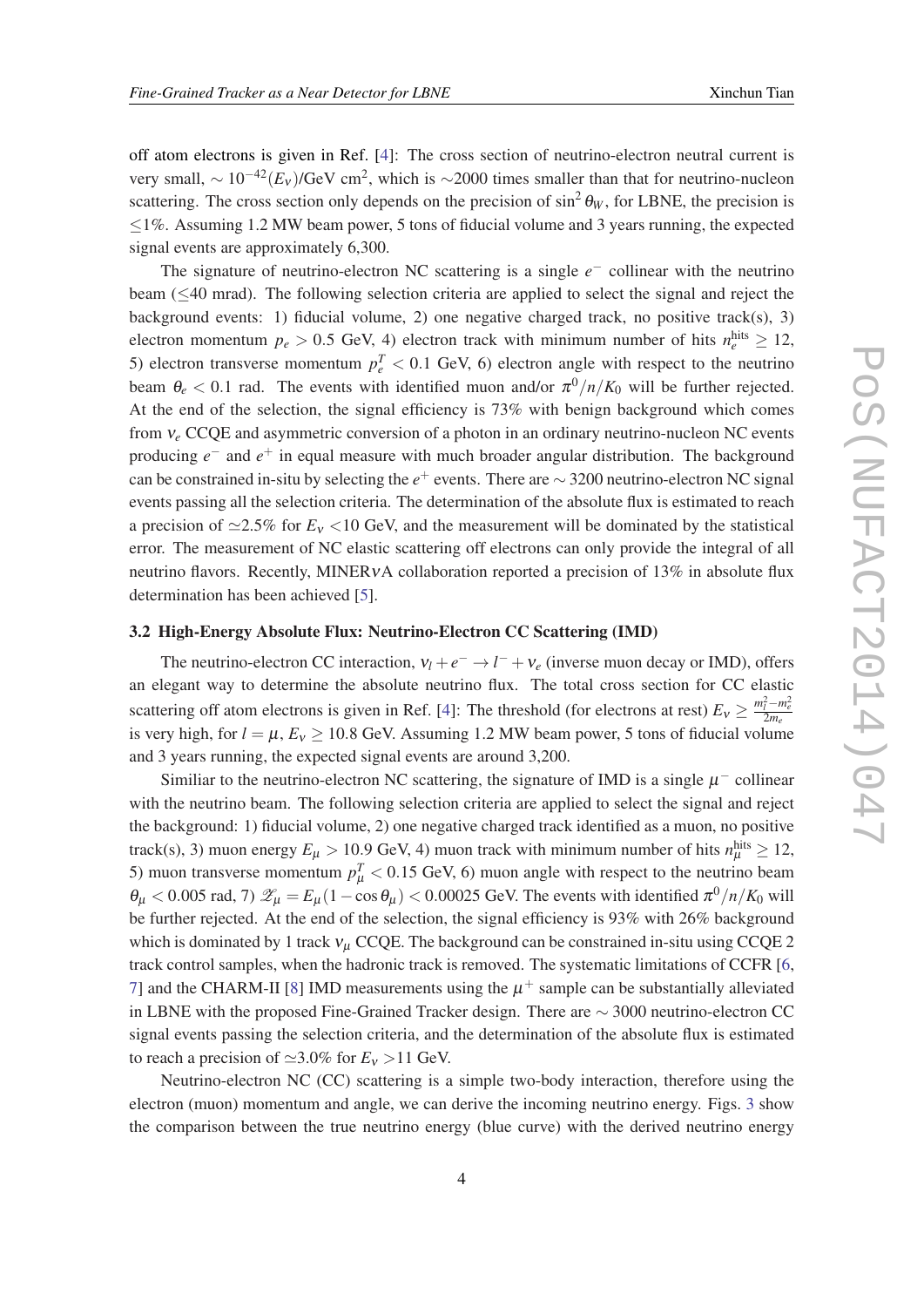<span id="page-4-0"></span>

Figure 3: The derived neutrino energy using the emergent electron (left) and muon (right) momentum and angle.

(black dots) for neutrino-electron NC (left) and CC (right) scattering. The plots show that the neutrino-electron NC (CC) scattering can not only determine the neutrino absolute flux normalization to high precision, but also the flux shape.

## 4. Cross Sections and Nuclear Models: Charged-Current Quasi-Elastic

The Charged-Current Quasi-Elastic (CCQE) process plays an important role in the LBNE oscillation physics. Precise measurements of QE will impose direct constraints on the systematic uncertainties in neutrino-nucleon cross sections and nuclear models.

In CCQE, events will be classified as two-track sample when both muon and proton track are successfully reconstructed and one-track sample when only the muon is reconstructed. For the two-track sample, the following selection criteria are applied to select the signal and reject the background events: 1) fiducial volume 2) one negative charged track identified as a muon, 3) muon momentum  $p_{\mu} > 0.2$  GeV, 4) muon track with minimum number of hits  $n_e^{\text{hits}} \ge 12$ , 5) proton momentum  $p_{\text{proton}} > 0.1$  GeV, 6) proton track with minimum number of hits  $n_{\text{proton}}^{\text{hits}} \geq 4$ . The events with identified  $\pi^0/n/K_0$  will be further rejected. At the end of the selection, the signal efficiency is 56% and the purity is 48%. The remaining event sample, composed of muon and proton, is subjected to a multivariate analysis using artificial neural network that maximizes the signal (CCQE) efficiency while keeping the Res/DIS backgrounds low by exploiting the kinematic relation between the muon and proton vectors. The energy-averaged efficiency (purity) is  $48\%$  (76%) when placing a cut at 0.45 on the multivariate distribution. Fig. [4](#page-6-0) (left) shows the expected precision of CCQE cross section obtained in two-track analysis in brown triangle with MiniBooNE [\[9](#page-7-0)], NO-MAD measurements [\[10](#page-7-0)] and the prediction from GENIE. As a a two-body interaction, the incident neutrino energy ( $E_v^{\text{calc}}$ ) can be derived by using the energy and angle of the muon, ( $E_\mu$  and  $\theta_\mu$ ), and compare it with the total visible energy of the two tracks, i.e.,  $E_{vis}$  is  $= E_{\mu} + E_{\text{proton}}$ ; the difference between the  $E_{\text{vis}}$  and  $E_{\text{v}}^{\text{calc}}$  is, to a first approximation, the Fermi-motion. Fig. [5](#page-6-0) (left) shows that from the fast Monte Carlo simulation.

$$
E_{V}^{\text{calc}} = \frac{2(M_{n} - E_{B})E_{\mu} - (E_{B}^{2} - 2M_{n}E_{B} + m_{\mu}^{2} + \delta M^{2})}{2[(M_{n} - E_{B}) - E_{\mu} + p_{\mu}\cos\theta_{\mu}]},
$$
\n(4.1)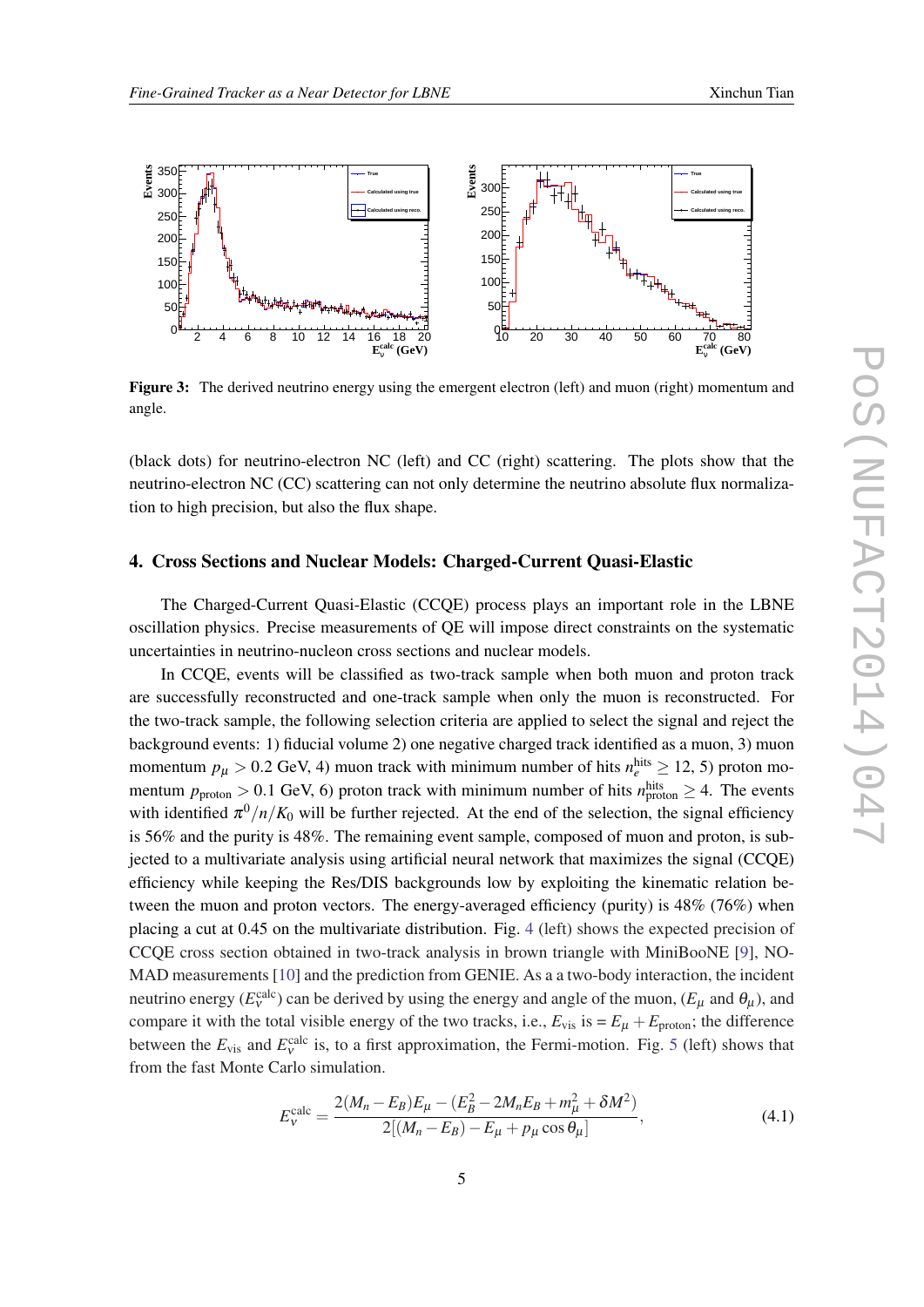where  $E_{\mu} = T_{\mu} + m_{\mu}$  is the total muon energy and  $M_n$ ,  $m_{\mu}$  are the neutron and muon masses. Fig. [6](#page-6-0) shows the ∆*E* distribution using two different nuclear models, relativistic Fermi gas model (RFGM) and spectral function (SF) (see Ref. [[11\]](#page-7-0) and references therein). The high-resolution Fine-Grained Tracker has the precision to tell which nuclear model describes the data and reject the wrong hypothesis.

For the one-track sample, the selection criteria are very similar to the two-track sample, but no second track. The remaining event sample, composed of single muon, is subjected to a multivariate analysis using artificial neural network. The energy-averaged efficiency (purity) is 23% (94%) when placing a cut at 0.11 on the multivariate distribution. Fig. [4](#page-6-0) (right) shows the expected precision of CCQE cross section obtained in one-track analysis in grey triangle with MiniBooNE [\[9\]](#page-7-0), NOMAD measurements [\[10\]](#page-7-0) and the prediction from GENIE.

## 5. Cross Sections and Nuclear Models: Charged-Current Resonance

The Charge-Current Resonance (CCRes) production is the most abundant process in the LBNE energy region. In order to constraint the oscillation physics, we have to measure the resonance production precisely. CCRes provides another independent handle to constrain the nuclear effects which include initial state pair-wise correlation and final state interaction.

In this study, the three-track CCRes sample is used for the study,

$$
v_{\mu} + p \to \mu^{-} + \Delta^{++} \to \mu^{-} + p + \pi^{+}, \tag{5.1}
$$

where both proton and pion are reconstructed with an identified muon track. The following selection criteria are applied to select the signal and reject the background events: 1) fiducial volume, 2) one negative charged track identified as a muon, 3) muon momentum  $p_{\mu} > 0.2$  GeV, 4) muon track with minimum number of hits  $n_e^{\text{hits}} \ge 12, 5$ ) proton (pion) momentum  $p_{\text{proton}(\pi^+)} > 0.1$  GeV, 6) proton (pion) track with minimum number of hits  $n_{\text{proton}(\pi^+)}^{\text{hits}} \geq 4$ . The events with identified  $\pi^0/n/K_0$  will be further rejected. At the end of the selection, the signal efficiency is 36% and the purity is 68%. The remaining event sample, composed of muon, proton and pion, is subjected to a multivariate analysis using artificial neural network that maximizes the signal (CCQE) efficiency while keeping the DIS backgrounds low. The energy-averaged efficiency (purity) is 33% (77%) when placing a cut at 0.35 on the multivariate distribution. Fig. [4](#page-6-0) (left) shows the expected precision of CCRes cross section obtained in three-track analysis in blue dots with Gargamelle [[12\]](#page-7-0), SKAT measurements [\[13](#page-7-0), [14](#page-7-0)] and the prediction from GENIE.

The similar technique applied in two-track CCQE can also be used in three-track CCRes to constrain the Fermi-motion. The incident neutrino energy  $(E_{\nu}^{\text{calc}})$  can be derived by using the energy and angle of the muon,  $(E_{\mu}$  and  $\theta_{\mu}$ ), and compare it with the total visible energy of the two tracks, i.e.,  $E_{\text{vis}}$  is  $= E_{\mu} + E_{\text{proton}} + E_{\pi}$ ; the difference between the  $E_{\text{vis}}$  and  $E_{\text{v}}^{\text{calc}}$  is, to a first approximation, the Fermi-motion. Fig. [5](#page-6-0) (right) shows that from the fast Monte Carlo simulation.

$$
E_{v} = \frac{m_{\mu}^{2} + m_{\pi}^{2} - 2M_{p}(E_{\mu} + E_{\pi}) + 2p_{\mu} \cdot p_{\pi}}{2(E_{\mu} + E_{\pi} - |\mathbf{P}_{\mu}| \cos \theta_{\mu} - |\mathbf{P}_{\pi}| \cos \theta_{\pi} - M_{p})},
$$
(5.2)

where  $E_{\mu} = T_{\mu} + m_{\mu}$  is the total muon energy and  $M_p$ ,  $m_{\mu}$ ,  $m_{\pi}$  are the proton, muon and pion masses. By comparing this distribution to the data we can constrain the nuclear modeling in the neutrino event generator [[15\]](#page-7-0).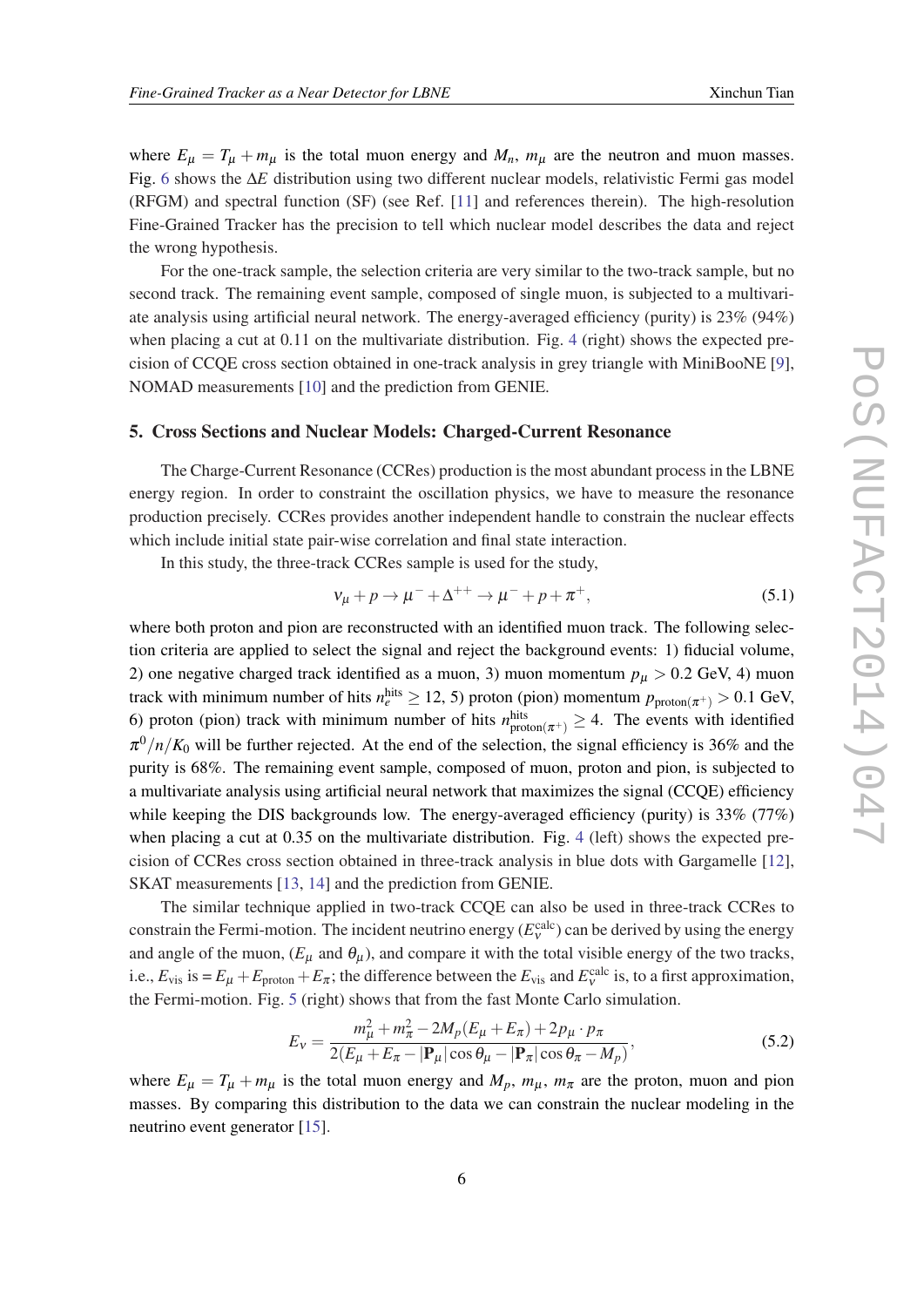<span id="page-6-0"></span>

Figure 4: The expected cross section in Charged-Current Quasi-Elastic (left) and Charged-Current 3 track resonance (right).



Figure 5: The distribution of ∆*E* in CCQE (left) and CCRes (right).



Figure 6: The distribution of ∆*E* with different nuclear model.